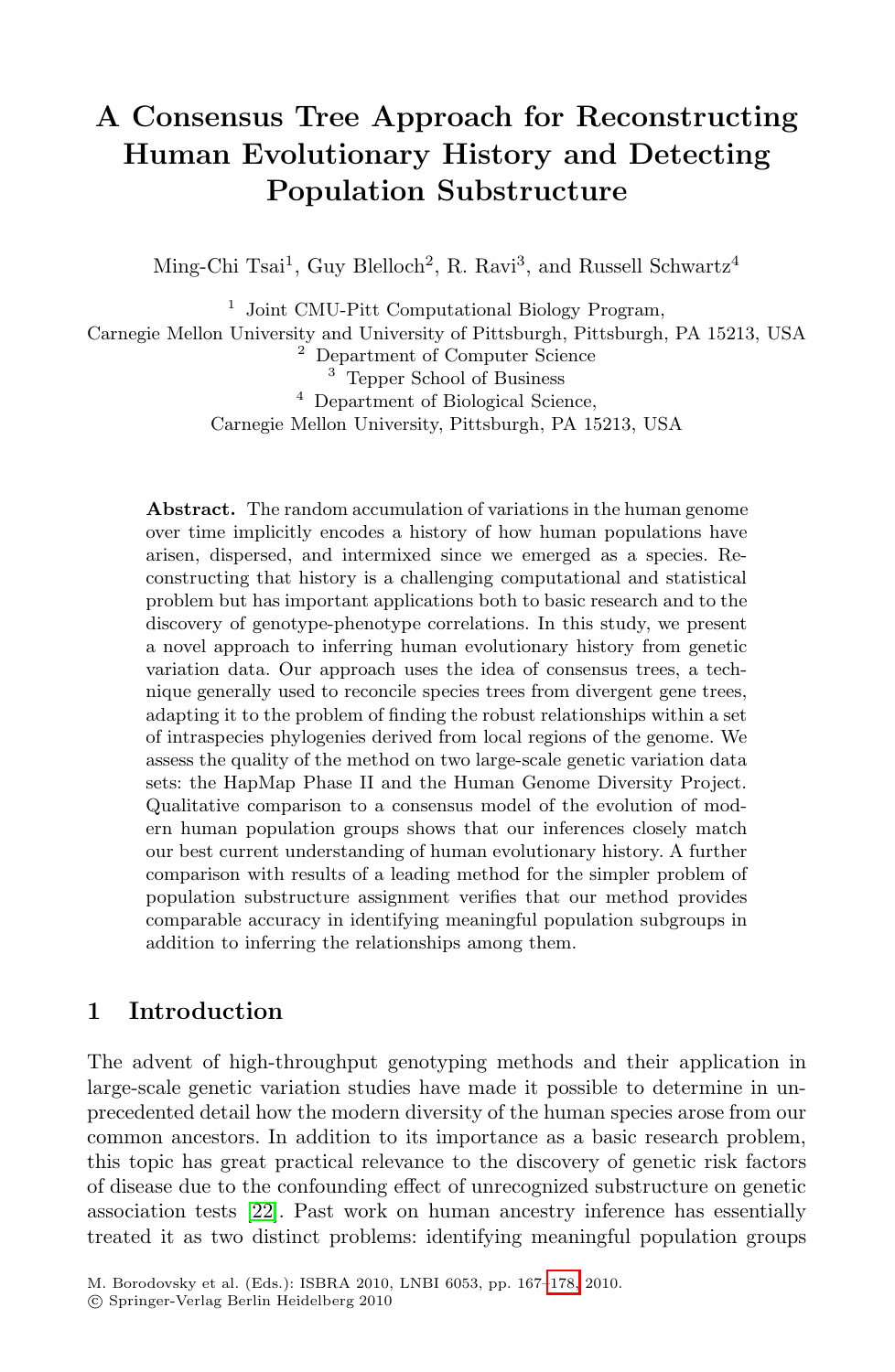#### 168 M.-C. Tsai et al.

and inferring evolutionary [tre](#page-11-2)es among t[hem](#page-11-3). Population groups may be assumed in advance based on common conceptions of ethnic groupings, although the field increasingly depends on computational analysis to make such inferences automatically. Probably the most well known system for this problem is STR[UC](#page-10-0)[TU](#page-10-1)RE [16], which uses a [Ma](#page-10-0)[rkov](#page-11-4) Chain Monte Carlo (MCMC) clustering method to group sequences into subpopulations characterized by similar allele frequencies across variation sites. A variety of other computational and statistical methods have been developed to perform population substructure inference or similar analyses, including EIGENSOFT [15], Spectrum [19], and SABER [21]. A separate literature has arisen on the inference of relationships between populations, typically based on phylogenetic reconstruction of limited sets of genetic markers — such as classic restriction fragment length polymorphisms [14], mtDN[A ge](#page-11-5)notypes [9,2], short tandem repeats [9,23], and Y chromosome polymorphism [5] — supplemented by extensive manual analysis informed by population genetics theory. There has thus far been little cross-talk between the two problems of inferring [pop](#page-11-6)ulation substructure and inferring phylogenetics of subgroups, despite the fact that both problems depend on similar data sources and in principle can help inform the decisions of one another.

We propose a novel approach for reconstructing a species history that is intended to unify these two inference problems. The method is conceptually based on the idea of consensus trees [13], which represent inferences as to the robust features of a family of trees. The approach takes advantage of the fact that the availability of large-scale variation data sets, combined with new algorithms for fast phylogeny inference on these data sets [20], has made it possible to infer likely phylogenies on millions of small regions spanning the human genome. The intuition behind our method is that each such phylogeny will represent a distorted version of the global evolutionary history and population structure of the species, with many trees supporting [t](#page-10-2)he major splits or subdivisions between [p](#page-10-3)opulation groups while few support any particular splits independent of those groups. By detecting precisely the robust features of these trees, we can assemble a model of the true evolutionary history and population structure that can be made resistant to overfitting and to noise in the SNP data or tree inferences.

In the remainder of this paper, we describe and evaluate our approach. We first present in more detail our mathematical model of the consensus tree problem and a set of algorithms for finding consensus trees from families of local phylogenies. We next evaluate our method on the HapMap Phase II [7] and Human Genome Diversity Project [8] datasets. Finally, we consider some of the implications of the results and future prospects of the consensus tree approach for evolutionary history and substructure inference.

### **2 Methods**

#### **2.1 Consensus Tree Model**

We assume we are given a set of *m* taxa, *S*, representing the paired haplotypes from each individual in a population sample. If we let  $T$  be the set of all possible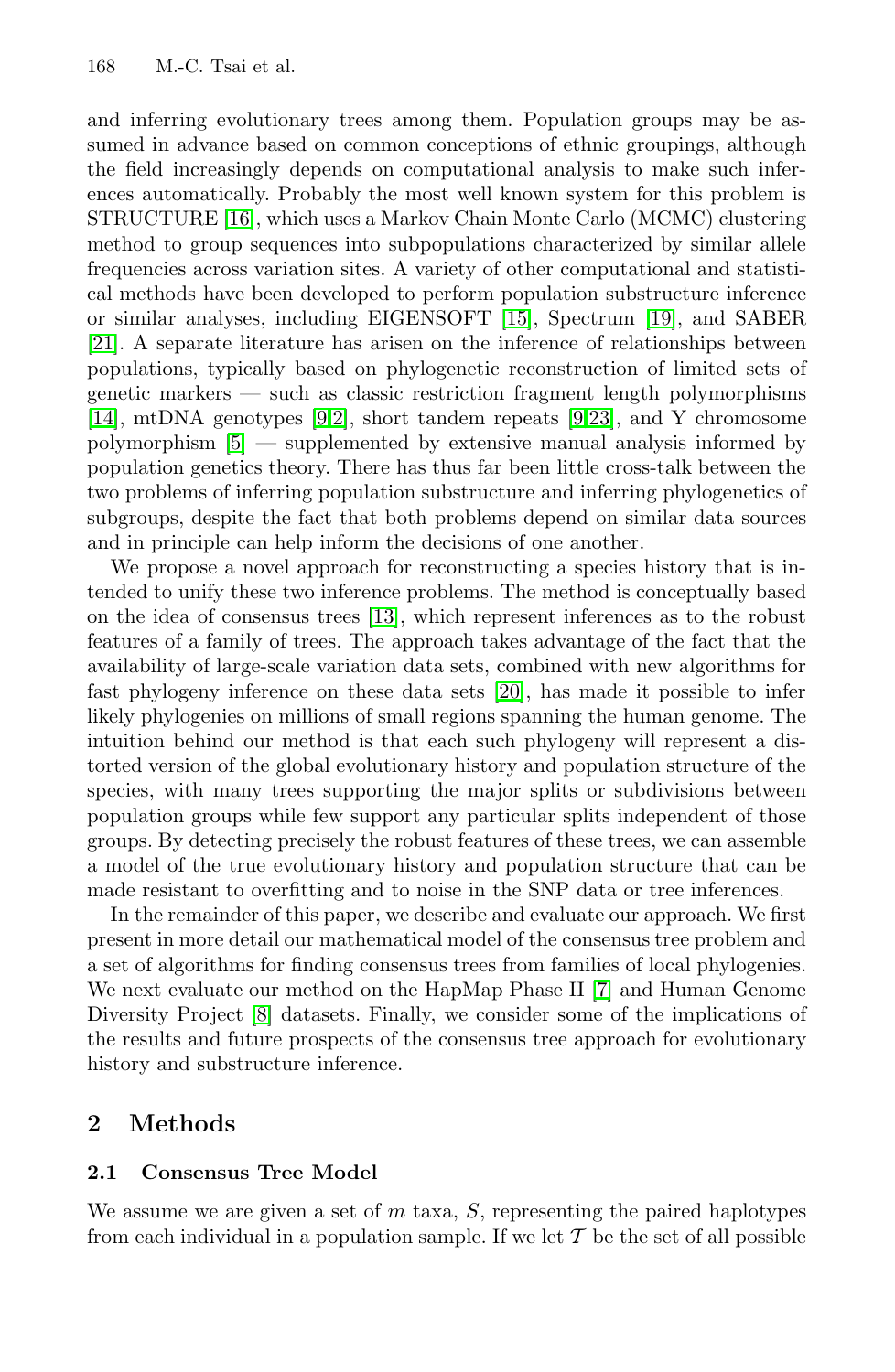labeled trees connecting the  $s \in S$ , where each node of any  $t \in T$  may be labeled by any subset of zero or more  $s \in S$  without repeti[tion](#page-11-7), then our input will consist of some set of *n* trees  $\mathcal{D} = (T_1, \ldots, T_n) \subseteq \mathcal{T}$ . Our desired output will also be some labeled tree  $T_M \in \mathcal{T}$ , intended to represent a consensus of  $T_1, \ldots, T_n$ .

Our objective function for choosing  $T_M$  is based on the task of finding a consensus tree [13] from a set of phylogenies each describing inferred ancestry of a small region of a genome. Our problem is, however, fairly different from standard uses of consensus tree algorithms in that our phylogenies are derived from many variant markers, each only minimally informative, within a single species. Standard consensus tree approaches, such as majority consensus [11] or Adam consensus [1], [wo](#page-10-4)uld not be expected to be effective in this situation as it is likely there is no single subdivision of a population that is consistently preserved across more than a small fraction of the local intraspecies trees and that many similar but incompatible subdivisions are supported by different subsets of the trees. We therefore require an alternative representation of the consensus tree problem designed to be robust to large numbers of trees and high levels of noise and uncertainty in data.

For this purpose, we chose a model of the problem based on the principle of minimum description length (MDL)[4], a standard technique for avoiding overfitting when making inferences from noisy data sets. An MDL method seeks to minimize the amount of information needed to encode the model and to encode the data set given knowledge of the model. Suppose we have some function  $L: \mathcal{T} \to \mathcal{R}$  that computes a description length,  $L(T_i)$ , for any tree  $T_i$ . We will assume the existence of another function, which for notational convenience we will also call  $L, L: \mathcal{T} \times \mathcal{T} \rightarrow \mathcal{R}$ , which computes a description length,  $L(T_i|T_i)$ , of a tree  $T_i$  given that we have reference to a model  $T_j$ . Then, given a set of observed trees,  $\mathcal{D} = \{T_1, T_2, ..., T_n\}$  for  $T_i \in \mathcal{T}$ , our objective function is

$$
\mathcal{L}(T_M, T_1, \dots, T_n) = \arg \min_{T_M \in \mathcal{T}} \left( L(T_M) + \sum_{i=1}^n L(T_i | T_M) + f(T_M) \right)
$$

The first term computes the description length of the model (consensus) tree *TM*. The sum computes the cost of explaining the set of observed (input) trees D. The function  $f(T_M) = |T_M| \log_2 m$  defines an additional penalty on model edges used to set a minimum confidence level on edge predictions.

We next need to specify how we compute the description length of a tree. For this purpose, we use the fact that a phylogen[y ca](#page-3-0)n be encoded as a set of bipartitions (or *splits*) of the taxa with which it is labeled, each specifying the set of taxa lying on either side of a single edge of the tree. We represent the observed trees and candidate consensus trees as sets of bipartitions for the purpose of calculating description lengths. Once we have identified a set of bipartitions representing the desired consensus tree, we then apply a tree reconstruction algorithm to convert those bipartitions into a tree. A bipartition *b* can in turn be represented as a string of bits by arbitrarily assigning elements in one part of the bipartition the label "0" and the other part the label "1". Fig. 1a shows an example of a hypothetical tree, its description as a set of bipartitions, and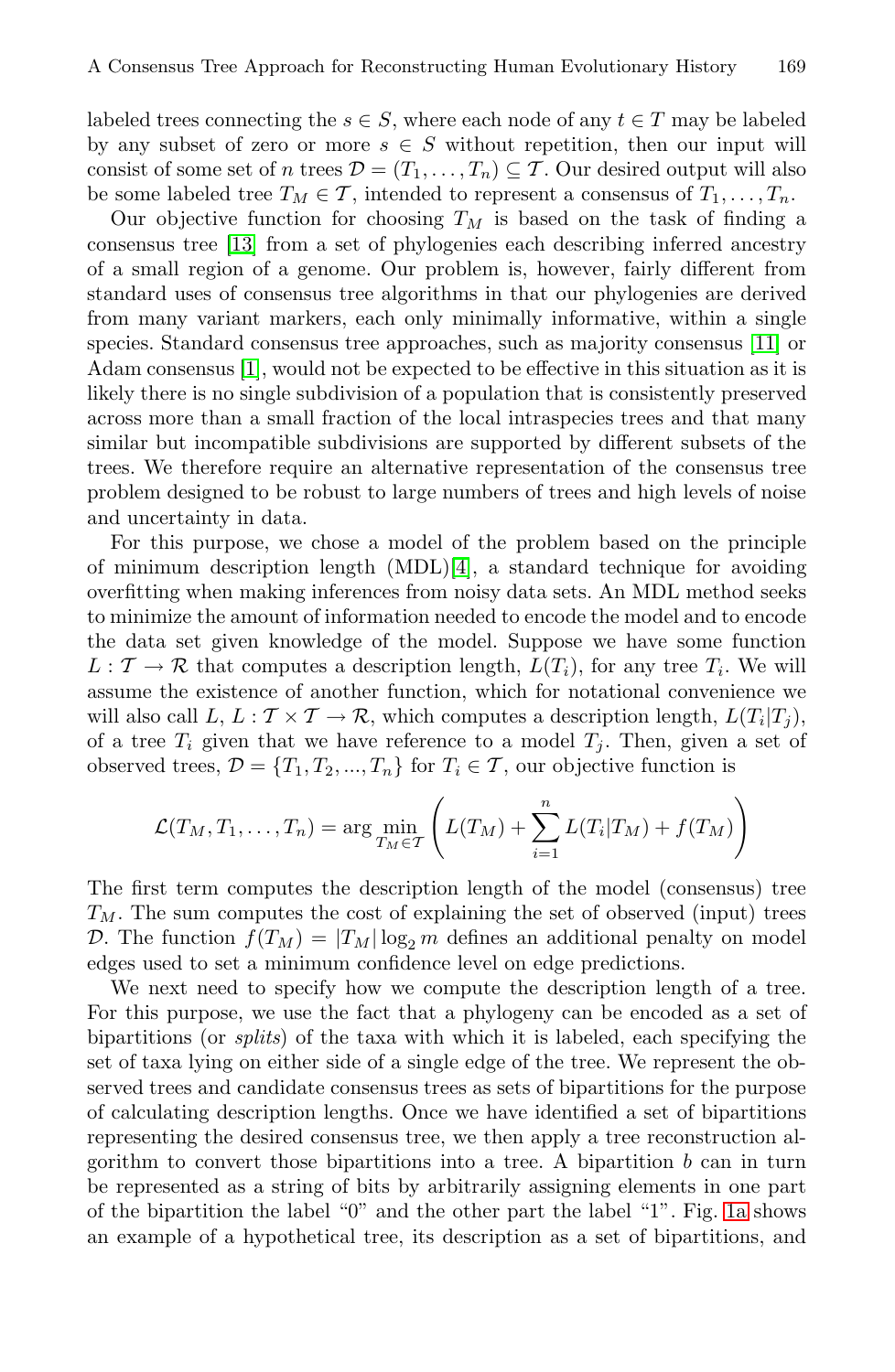<span id="page-3-0"></span>

**Fig. 1.** (a) A maximum parsimony (MP) tree consisting of 11 labeled individuals or haplotypes. (b) The set of bipartitions induced by edges  $(e_a, e_b, e_c, e_d)$  in the tree. (c) 0-1 bit sequence representation for each bipartition.

representations of the bipartitions as bit strings. Such a bit representation allows us to compute the encoding length of a bipartition *b* as the entropy of its corresponding bit string. If we define  $p_0$  to be the fraction of bits of *b* that are zero and  $p_1$  as the fraction that are one, then:

$$
L(b) = m(-p_0 \log_2 p_0 - p_1 \log_2 p_1)
$$

Similarly, we can encode the representation of one bipartition  $b_1$  given another  $b_2$  using the concept of conditional entropy. If we let  $p_{00}$  be the fraction of bits for which both bipartitions have value " $0$ ,"  $p_{01}$  be the fraction for which the first bipartition has value "0" and the second "1," and so forth, then:

$$
L(b_1|b_2) = m \left[ \sum_{s,t \in \{0,1\}} -p_{st} \log_2 p_{st} + \sum_{u \in \{0,1\}} (p_{0u} + p_{1u}) \log_2 (p_{0u} + p_{1u}) \right]
$$

where the first term is the joint entropy of  $b_1$  and  $b_2$  and the second term is the entropy of  $b_2$ .

We can use these definitions to specify the minimum encoding cost of a tree  $L(T_i)$  or of one tree given another  $L(T_i|T_M)$ . We first convert the tree into a set of bipartitions  $b_1, \ldots, b_k$ . We can then observe that each bipartition  $b_i$  can be encoded either as an entity to itself, with cost equal to its own entropy  $L(b_i)$ , or by reference to some other bipartition  $b_j$  with cost  $L(b_i|b_j)$ . In addition, we must add a cost for specifying whether each  $b_i$  is explained by reference to another bipartition and, if so, which one. The total minimum encoding costs,  $L(T_M)$ and  $L(T_i|T_M)$ , can then computed by summing the minimum encoding cost for each bipartition in the tree. Specifically, let  $b_{t,i}$  and  $b_{s,M}$  be elements from the bipartition set  $B_i$  of  $T_i$  and  $B_M$  of  $T_M$ , respectively. We can then compute  $L(T_M)$ and  $L(T_i|T_M)$  by optimizing for the following objectives over possible reference bipartitions, if any, for each bipartition in each tree:

$$
L(T_M) = \underset{b_s \in B_M \cup \{0\}}{\arg \min} \sum_{s=1}^{|B_M|} [L(b_{s,M}|b_s) + \log_2(|B_M|+1)]
$$
  

$$
L(T_i|T_M) = \underset{b_t \in B_M \cup B_i \cup \{0\}}{\arg \min} \sum_{t=1}^{|B_i|} [L(b_{t,i}|b_t) + \log_2(|B_M|+|B_i|+1)]
$$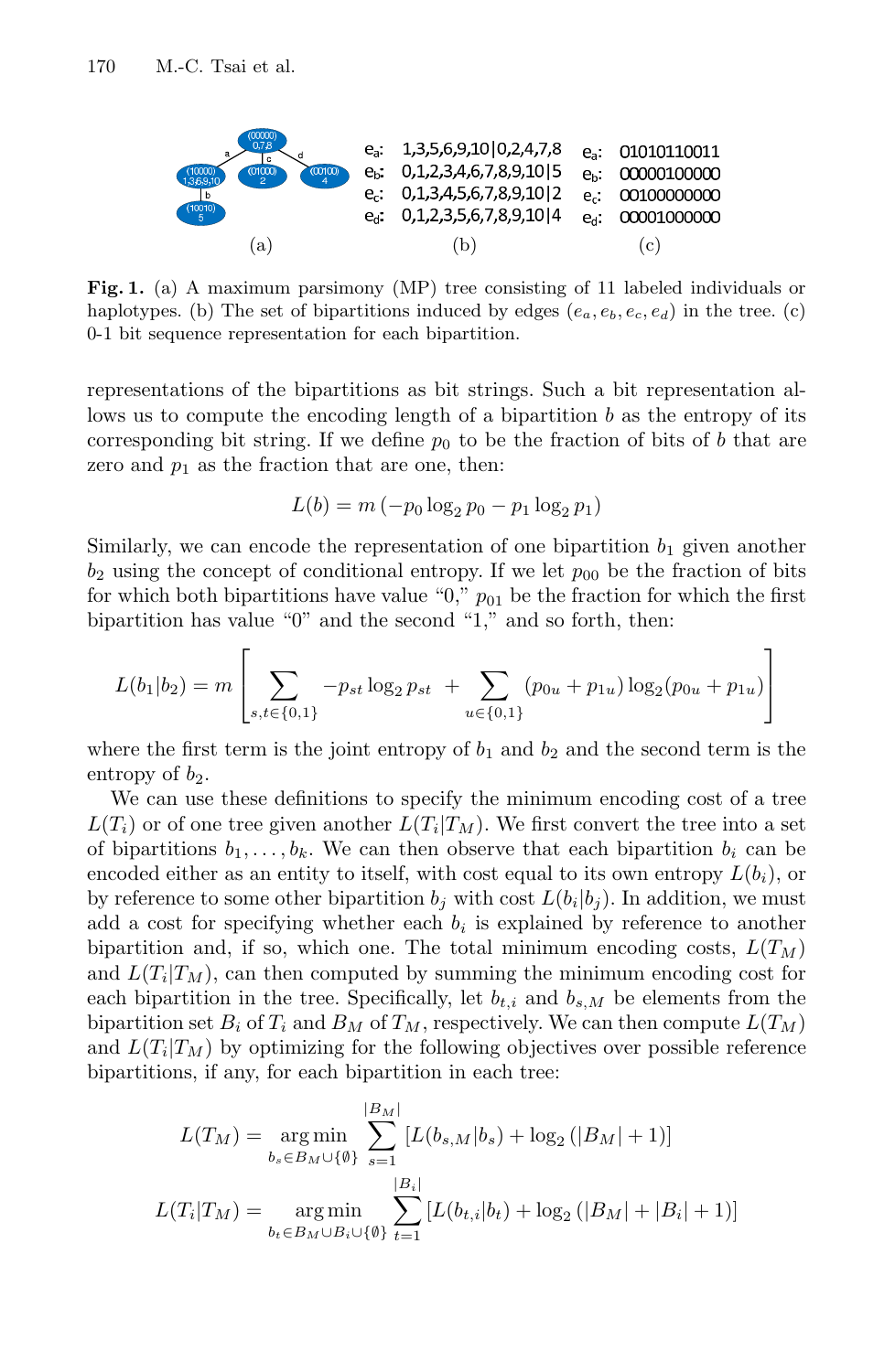<span id="page-4-0"></span>

**Fig. 2.** Illustration of the DMST construction for determining model description length. (a) Hypothetical model tree  $T_M$  (red) and observed tree  $T_i$  (blue). (b) Graph of possible reference relationships for explaining *T<sup>i</sup>* (blue nodes) by reference to *T<sup>M</sup>* (red nodes). (c) A possible resolution of the graph of (b). (d) Graph of possible reference relationships for explaining *T<sup>M</sup>* by itself.

### **2.2 Algorithms**

**Encoding Algorithm.** We pose the problem of computing  $L(T_M)$  and  $L(T_i|T_M)$ as a weighted directed minimum spanning tree (DMST) problem, illustrated in Fig. 2. We construct a graph  $G = (V, E)$  in which each node represents either a bipartition or a single "empty" root node *r* explained below. Each directed edge  $(b_j, b_i)$  represents a possible reference relationship by which  $b_j$  explains  $b_i$ . If a bipartition  $b_i$  is to be encoded from another bipartition  $b_j$ , the weight of the edge  $e_{ji}$  would be given by  $w_{ji} = L(b_i|b_j) + \log_2|V|$  where the term  $\log_2|V|$ represents the bits we need to specify the reference bipartition (including no bipartition) from which  $b_i$  might be chosen. This term introduces a penalty to avoid overfitting. We add an additional edge directly from the empty node to each node to be encoded whose weight is the cost of encoding the edge with reference to no other edge,  $w_{empty,j} = L(b_j) + \log_2 |V|$ .

To compute  $L(T_M)$ , [the](#page-4-0) bipartitions  $B_M$  of  $T_M$  and the single root node collectively specify the complete node set of the directed graph. One edge is then created from every n[od](#page-4-0)e  $B_M \cup \{r\}$  to every node of  $B_M$ . To compute  $L(T_i|T_M)$ , the node set will include the bipartitions  $B_i$  of  $T_i$ , the bipartitions  $B_M$  of  $T_M$ , and the root node  $r$ . The edge set will consist of two parts. Part one consists of one edge from each node of  $B_i \cup B_M \cup \{r\}$  to each node of  $B_i$ , with weights corresponding to the cost of possible encodings of  $B_i$ . Part two will consist of a zero-cost edg[e f](#page-10-5)rom  $r$  to each node in  $B_M$ , representing the fact that the presumed cost of the model tree has already been computed. Fig. 2 illustrates the construction for a hypothetical model tree  $T_M$  and observed tree  $T_i$  (Fig. 2(a)), showing the graph of possible reference relationships (Fig. 2(b)), a possible solution corresponding to a specific explanation of *T<sup>i</sup>* in terms of *T<sup>M</sup>* (Fig. 2(c)), and the graph of possible reference relationships for  $T_M$  by itself  $(Fig. 2(d)).$ 

For both constructions, the minimum encoding length is found by solving for the DMST with the algorithm of Chiu and Liu [3] and summing the weights of the edges. This cost is computed for a candidate model tree  $T_M$  and for each observed tree  $T_i$  to give the total cost  $[\mathcal{L}(T_M, T_1, \ldots, T_n)]$ .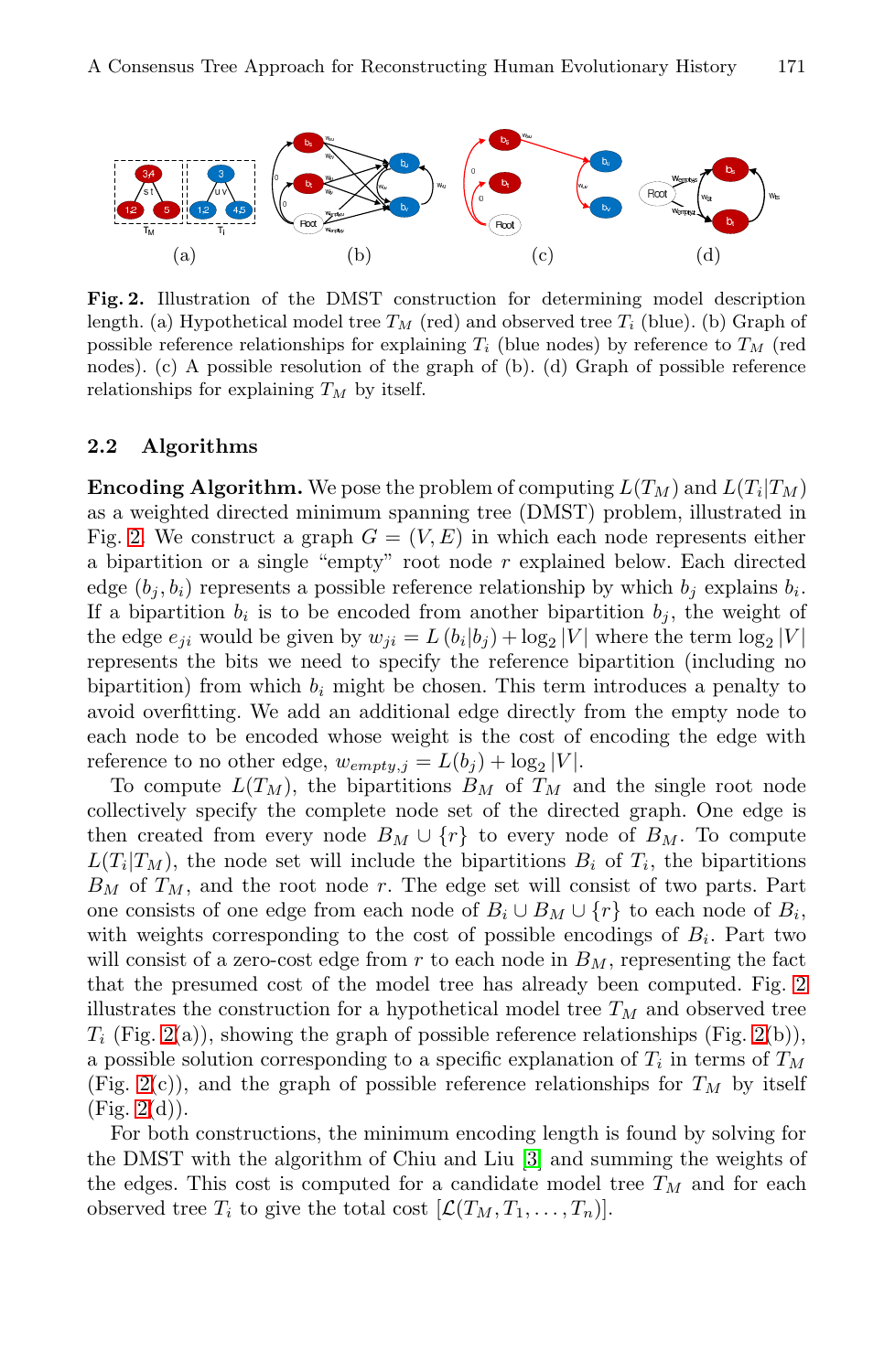**Tree Search.** While the preceding algorithm gives us a way to compute the score of any possible consensus tree  $T_M$ , we still require a means of finding a high-quality (low-scoring) tree. The space of possible trees is too large to permit exhaustive search and we are unaware of an efficient algorithm for finding a global optimum of our objective function. We therefore employ a heuristic search strategy based on simulated annealing. The algorithm relies on the intuition that the bipartitions to be found in any high-quality consensus tree are likely to be the same as or similar to bipartitions frequently observed in the input trees. The algorithm runs for a total of *t* iterations and at each iteration *i* will either insert a new bipartition chosen uniformly at random from the observed (nonunique) bipartitions with probability  $1 - i/t$  or delete an existing bipartition chosen uniformly at random from the current  $T_M$  with probability  $i/t$  to create a candidate model tree  $T'_M$ . If the algorithm chooses to insert a new bipartition *b*, it then performs an additional expectation-maximization-like local optimization to improve the fit. It repeatedly identifies the set *B* of bipartitions explained by *b* and then locally improves *b* by iteratively flipping any bits that lower the cost of explaining *B*, continuing until it converges on some locally optimal *b*. This final bipartition is then added to  $T_M$  to yield the new candidate tree  $T'_M$ . Once a new candidate tree  $T'_{M}$  has been established, the algorithm tests the difference in cost between  $T_M$  and  $T'_M$ . If  $T'_M$  has reduced cost then the move is accepted and  $T'_M$  becomes the new starting tree. Otherwise, the method accepts  $T'_M$  with probability  $p = \exp \frac{\mathcal{L}(T_M, T_1, ..., T_n) - \mathcal{L}(T'_M, T_1, ..., T_n)}{T}$  where  $T = 400/t$  is the simulated annealing temperature parameter.

**Tree Reconstruction.** A final step in the algorithm is the reconstruction of the consensus tree from its bipartitions. We first sort the model bipartitions  $b_1 \prec b_2 \ldots \prec b_k$  in decreasing order of numbers of splits they explain (i.e., the number of out-edges from their corresponding nodes in the DMST). We then initialize a tree  $T_0$  with a single node containing all haplotype sequences in  $S$ and introduce the successive bipartitions in sorted order into this tree. For each  $b_i = 1$  to *k*, we subdivide any node  $v_j$  that contains elements with label 0 in  $b_i$  $(b_i^0)$  and elements labeled as 1 in  $b_i$   $(b_i^1)$  into nodes  $v_{j1}$  and  $v_{j2}$  corresponding to the subpopulations of  $v_j$  in  $b_i^0$  or  $b_i^1$ . We also introduce a Steiner node  $s_j$  for each node  $v_j$  to represent the ancestral population from which  $v_{j1}$  and  $v_{j2}$  diverged. We then replace the prior tree  $T_{i-1}$  with  $T_i = (V_i, E_i)$  where  $V_i = V_{i-1} - \{v_i\} +$  $\{v_{i1}, v_{i2}, s_i\}$  and  $E_i = E_{i-1} - \{e = (t, v_j) | e \in E_{i-1}, t \in \text{parent}(v_j)\} + \{e = (t, v_j) | e \in E_{i-1} - \{e = (t, v_j) | e \in E_{i-1}, t \in \text{parent}(v_j)\}$  $(t, s_j)|t \in \text{parent}(v_j)\} + \{(s_j, v_{j1}), (s_j, v_{j2})\}.$  After introducing all *k* bipartitions,  $T_k$  is then the final consensus tree. The number of bipartitions  $w_i$  explained by each model bipartition  $b_j$  provides a rough estimate of the number of mutations that occurred after the population diverged, which can be interpreted as an estimated elapsed time scaled by population size. We attribute this scaled time equally to the two branches to assign branch lengths to the tree. Given a weight *w*<sup>*j*</sup> for the *j*-th model bipartition, the branch length of  $e = (s_j, v_{j1})$  and  $(s_j, v_{j2})$ would then be  $w_j/2$  and the branch length of  $e = (t, s_j)$  for  $t = \text{parent}(v_j)$  would be  $w_{i-1}/2 - w_i/2$ .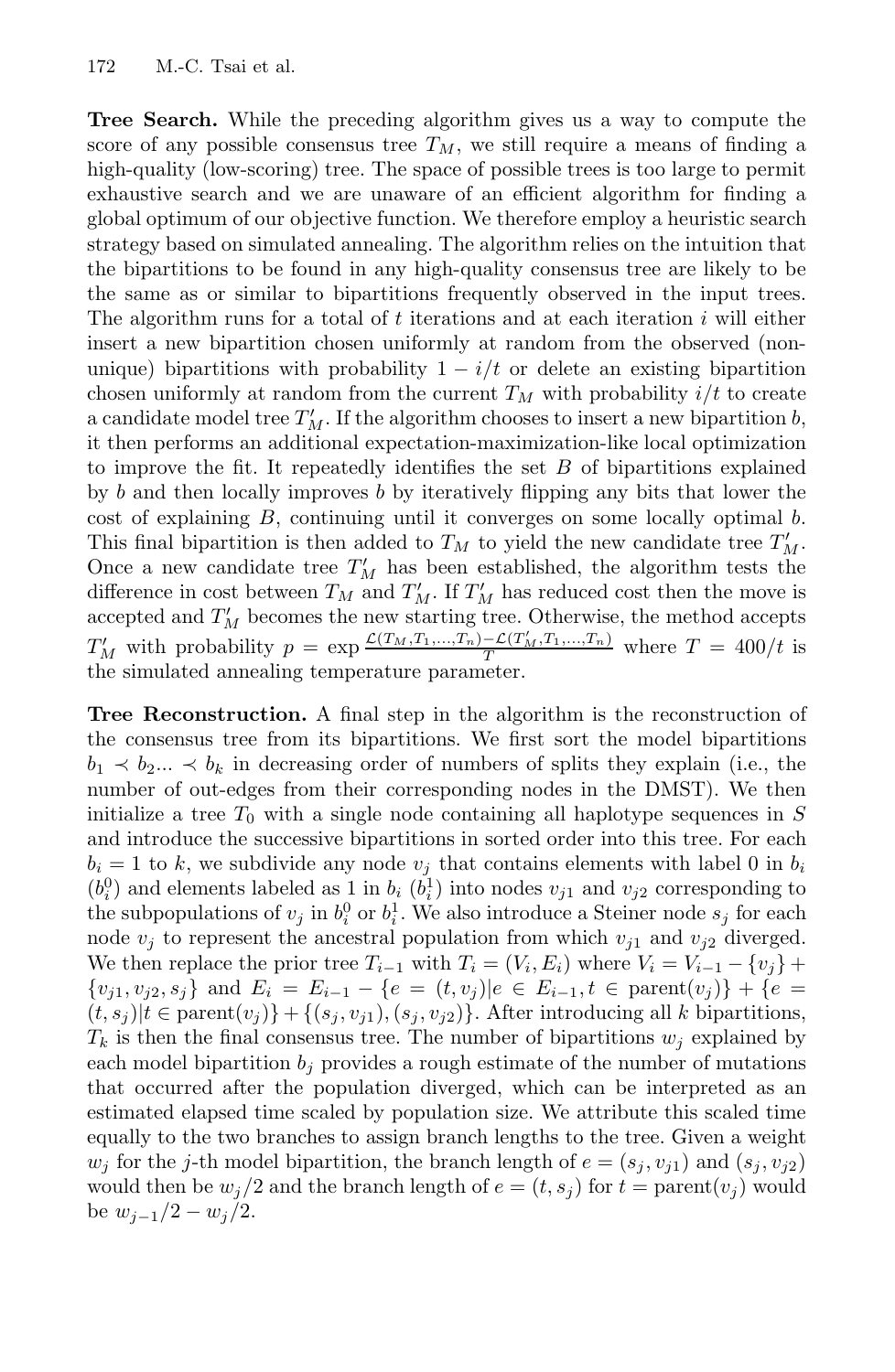#### **2.3 Validation Experiments**

We evaulated our methods by applying them to samples from two SNP variation datasets. We first used the phase II HapMap data set (phased, release 22) [7] which consists of over 3.1 million SNP sites genotyped for 270 individuals from four populations: 90 Utah residents with ancestry from Northern and Western Europe (CEU); 90 individuals with African ancestry from Ibadan, Nigeria (YRI); 45 Han Chinese from Beijing, China (CHB); and 44 Japanese in Tokyo, Japan (JPT). For the CEU and YRI groups, which consist of trio data (parents and a child), we used only the 60 unrelated parents with genotypes as inferred by the HapMap consortium. For each run, we randomly sampled 8,000 trees each constructed from 5 consecutive SNPs uniformly at random from 45,092 trees generated from chromosome 21, which represented an average of 28,080 unique SNPs. For the purpose of comparison, we used 8,000 trees or the corresponding 28,080 SNPs as inputs to our method and the comparative algorithms. We next used phased data (version 1.3) from the Human Genome Diversity Project (HGDP) [8], which genotyped 525,910 SNP sites in 597 individuals from 29 populations categorized into seven region of origin: Central South Asia (50 individuals), Africa (159 individuals), Oceania (33 individuals), Middle East (146 [ind](#page-11-8)ividuals), America (31 individuals), East Asia (90 individuals), and Europe (88 individuals). For each test with the HGDP data, we sampled 10,000 trees from a set of 39,654 trees uniformly at random from chromosome 1. The 10,000 trees on average consisted of 30,419 unique SNPs.

We are not aware of any comparable method to ours and therefore cannot directly benchmark it against any competitor. We therefore assessed it by two criteria. We first assessed the quality of the inferred population histories by reference to a expert-curated model of human evolution derived from a review by Shriver and Kittles[18], which we treat as a "gold standard." Shriver and Kittles used a defined set of known human population groups rather than the coarser grouping inferred by our method. To allow comparison with either of our inferred trees, we therefore merged any subgroups that were joined in our tree but distinct in the Shriver tree and deleted any subgroups corresponding to populations not represented in the samples from which our trees were inferred. (For example, for the Hap[Map](#page-11-9) Phase II dataset, we removed Melanesian, Polynesian, Middle Eastern, American, and Central South Asian subgroups from the tree, as individuals from those populations were not typed in the Phase II HapMap). We also ignored inferred admixture events in the Shriver and Kittles tree. We then manually compared our tree to the resulting condensed version of the Shriver and Kittles "gold standard" tree.

As a secondary validation, we also assessed the quality of our inferred population subgroups relative to those inferred by one of the leading substructure algorithms, STRUCTURE (version 2.2) [16]. STRUCTURE requires that the user specify a desired number of populations, for which we supplied the true number for each data set (four for HapMap and seven for HGDP). For each run, we performed 2,000 iterations of burn-ins and 10,000 iterations of the STRUC-TURE MCMC sampling, assigning each individual to the population group of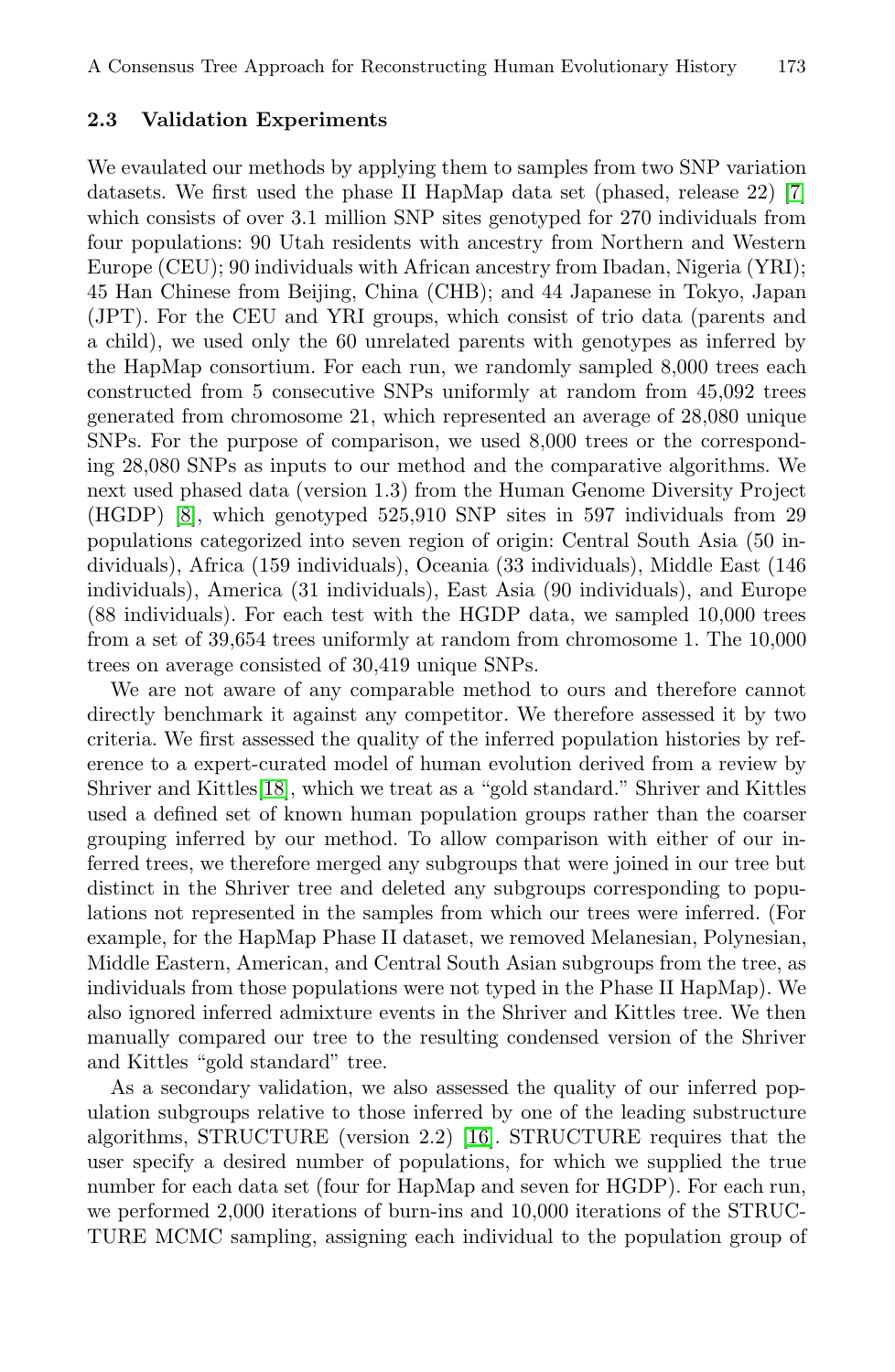#### 174 M.-C. Tsai et al.

highest likelihood as determined by STRUCTURE. We did not make use of STRUCTURE's capacity to infer admixture or to use additional data on linkage disequilibrium between sites. We assessed the quality of the results based on variation of information [12], a method commonly used to assess accuracy of a clustering method relative to a pre-defined "ground truth." Variation of information is defined as  $2H(X, Y) - H(X) - H(Y)$ , where  $H(X, Y)$  is the joint entropy of the two labels (inferred clustering and ground truth) and  $H(X)$  and  $H(Y)$ are their individual entropies. We also assessed robustness of the methods to repeated subsamples. For each pair of individuals (*i, j*) across five independent samples, we computed the number of samples  $a_{ij}$  in which those individuals were grouped in the same cluster and the number  $b_{ij}$  in which they were grouped in different clusters. Each method was assigned an overall inconsistency score of  $\sum_{i,j} \min\{1-\frac{2b_{ij}}{[(a_{ij}+b_{ij})]}, 1-\frac{2a_{ij}}{[(a_{ij}+b_{ij})]}\}$ / $\binom{n}{2}$ . The measure will be zero if clusters are perfectly consistent from run-to-run and approach one for completely inconsistent clustering. We defined the ground truth for HapMap as the four population groups. For the HGDP data, we treated the ground truth as the seven regions of origin rather than the 29 populations, b[eca](#page-8-0)use many population groups are genetically similar and cannot be distinguished with limited numbers of SNPs.

### **3 Results**

Fig. 3 shows the trees inferred by our method [on](#page-8-0) the two data sets alongside their corresponding condensed Shriver and Kittles "gol[d s](#page-11-10)[ta](#page-11-11)[nda](#page-11-8)rd" trees. Fig. 3(a) shows the inferred tree produced by our model. Based on the numbers of bipartitions expl[ai](#page-8-0)ned by each method, the tree reconstruction infers there to be an initial separation of the YRI (African) sub-population from the others (CEU+JPT+CHB) followed by a subsequent separation of CEU (European) from JPT+CHB (East Asian). When collapsed to the same three populations (African, European, East Asian), the gold standard tree (Fig. 3(b)) shows an identical structure. Furthermore, these results are consistent with many independent lines of evidence for the out-of-Africa hypothesis of human origins [10,24,18].

For the HGDP dataset, the trees differ slightly from run to run, so we arbitrarily provide our first run, F[ig.](#page-8-0)  $3(c)$ , as a representative. The tree infers the most ancient divergence to be that between Africans and the rest of the population groups, followed by a separation of Oceanian from other non-Africans, a separation of Asian+American from European+Middle Eastern (and a subset of Central South Asian), and then a more recent split of American from Asian. Finally, a small cluster of just two Middle Eastern individuals is inferred to have separated recently from the rest of the Middle Eastern, European, and subset of Central South Asian. The tree is nearly identical to the that derived from Shriver and Kittles for the same population groups  $(Fig. 3(d))$ . The only notable distinctions are that gold standard tree has no equivalent to our purely Middle Eastern node; that the gold standard does not distinguish between the divergence times of Oceanian and other non-African populations from the African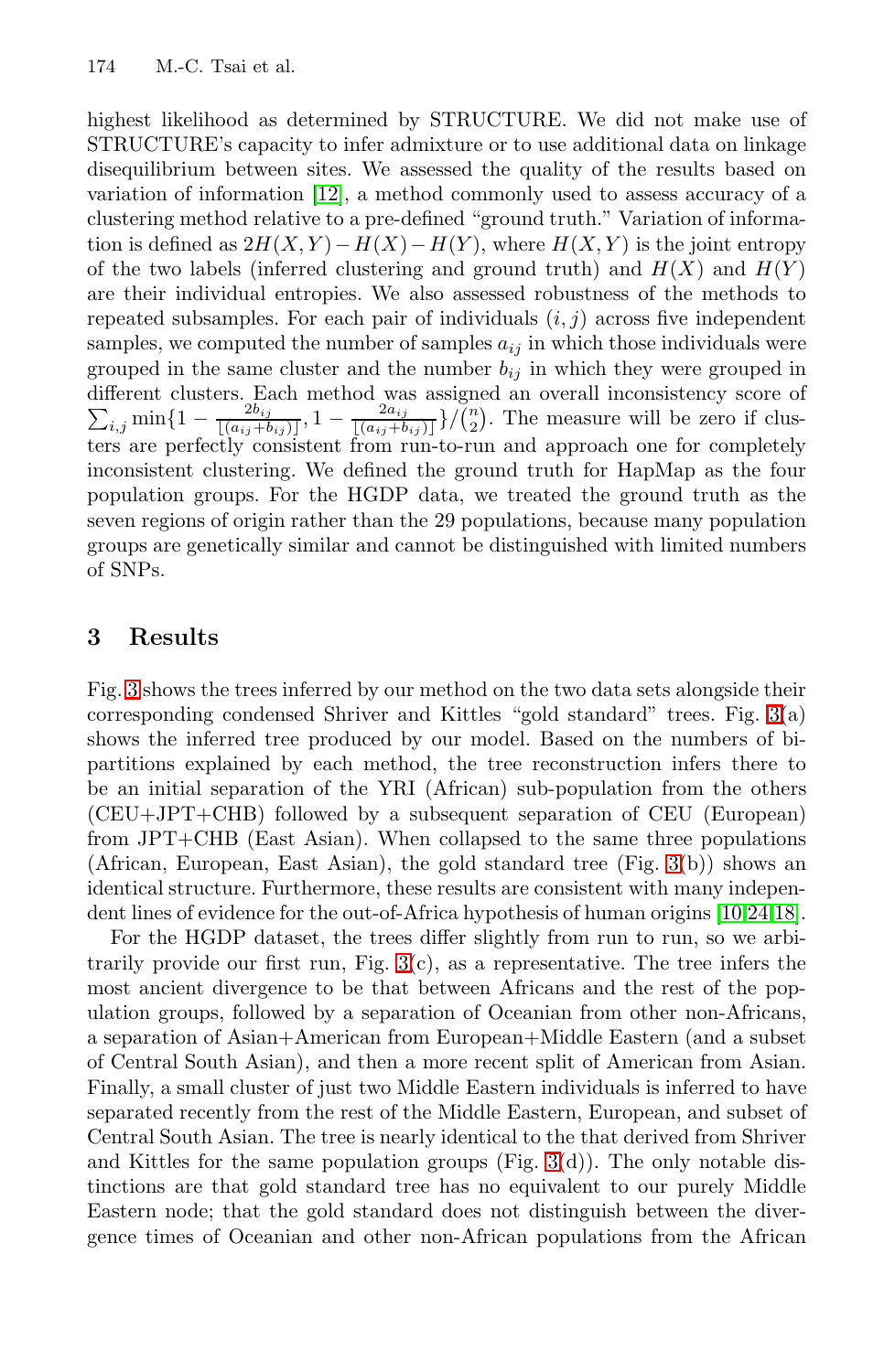<span id="page-8-0"></span>

**Fig. 3.** Inferred consensus trees. Node labels show numbers of haplotypes belonging to each known populations. Edge labels can be interpreted as estimates of scaled time since each divergence. (a) Consensus tree obtained from HapMap dataset. (b) Trimmed and condensed tree from [18]. (c) Consensus tree obtained from HGDP dataset. (d) Trimmed and condensed tree [from](#page-11-12) [\[1](#page-11-10)8].

while ours predicts a divergence of Oceanian and European/Asian well after the African/non-African split; and that the gold standard groups Central South Asian with East Asians while ours splits Central South Asian groups between European and East Asian subgroups (an interpretation supported by more recent analyses [[17](#page-9-0)]). Our results are also consistent with the simpler picture provided by the HapMap data as well as with a general consensus in the field derived from many independent phylogenetic analyses [25,10].

Fig. 4 shows the corresponding cluster assignments for our method and STRUCTURE in order to provide a secondary assessment of our method's utility for the simpler sub-problem of subpopulation inference relative to STRUC-TURE a[nd](#page-9-0) the presumed ground truth. Each inferred cluster is assigned a distinct label, with colors chosen to maximize agreement with the true population structure. For HapMap (Fig. 4(a)), our method consistently identified YRI and CEU as distinct subpopulations but failed to separate CHB (Chinese) and JPT (Japanese). STRUCTURE produced generally identical output except in one run where it grouped a subset of the CHB and JPT populations in a separate cluster. Tab. 1(a) quantifies these observations, suggesting marginally better performance for the consensus tree method by both measures. Results were more ambiguous for HGDP (Fig. 4(b)) with STRUCTURE showing generally greater sensitivity but still worse consistency than our method. STRUCTURE usually at least approximately finds six of the annotated seven population groups, having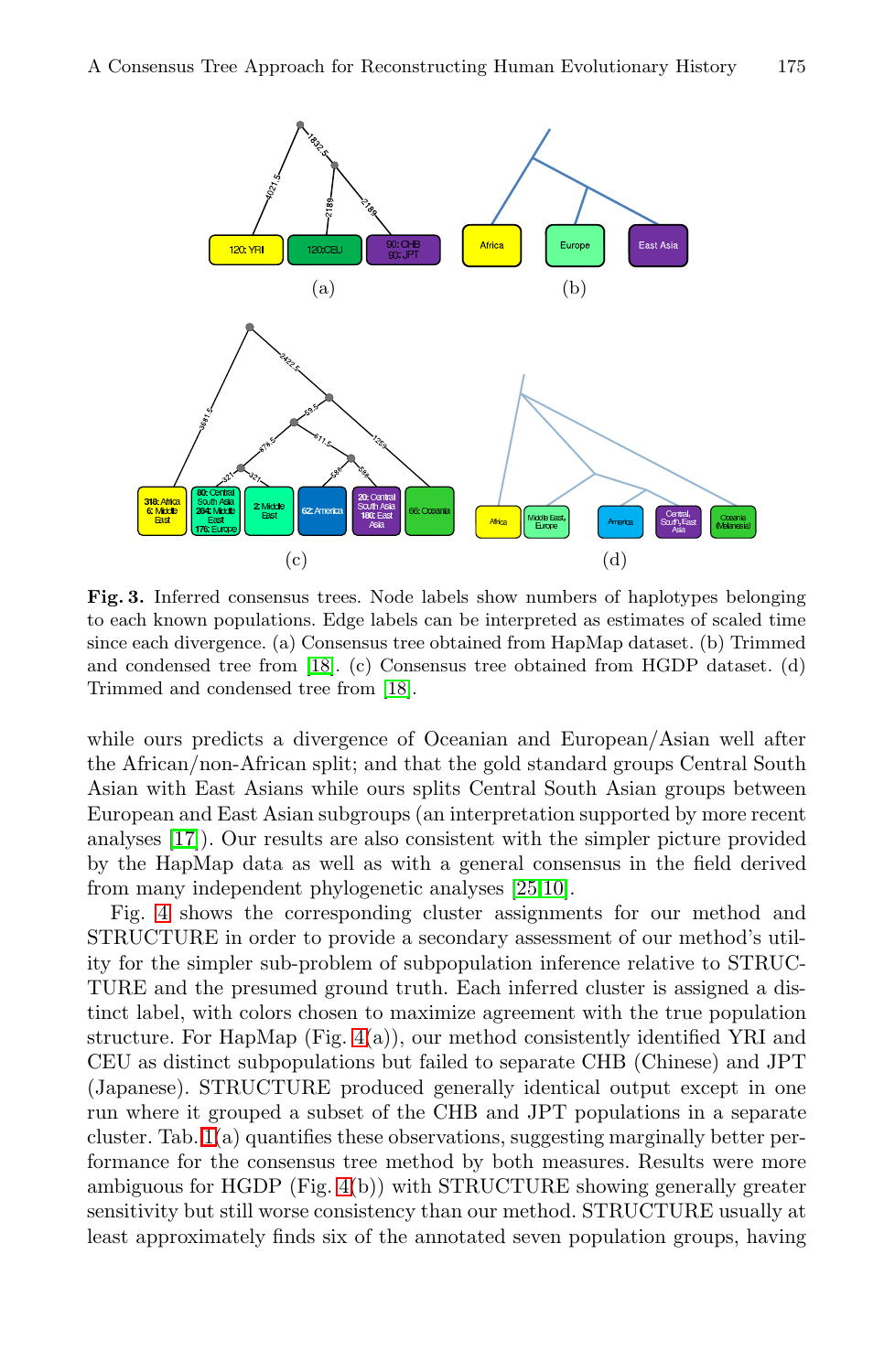<span id="page-9-0"></span>176 M.-C. Tsai et al.



**Fig. 4.** Inferred population structures from the consensus tree method and STRUC-TURE. From top to bottom: consensus-tree, STRUCTURE, and ground truth. (a): Inferred population structures from a single trial of 8,000 trees from HapMap Phase II dataset. (b): Inferred population structures from one trial of 10,000 trees.

**Table 1.** Variation of information (VI) and inconsistency score. Lower VI reflects higher accuracy in identifying known population structure. Higher consistency reflects greater reproducibility [b](#page-10-6)etween independent samples.

| (a) Hapmap                      |  | (b) HGDP              |  |             |
|---------------------------------|--|-----------------------|--|-------------|
| Consistency                     |  |                       |  | Consistency |
| STRUCTURE 0.5039<br>0.0226      |  | STRUCTURE 0.8949      |  | 0.1341      |
| Consensus Tree 0.4286<br>0.0000 |  | Consensus Tree 0.9265 |  | 0.0765      |

difficulty only in identifying Central South Asians as a distinct group, consistent with a similar outcome from He *et al.* [6]. The consensus tree method reliably finds five of the seven populations, usually conflating Middle Eastern and European in addition to failing to recognize Central South Asians. Tab. 1(b) quantifies these observations, with the consensus tree method showing slightly worse variation of information but better consistency than STRUCTURE. We note that our methods also provide comparable runtimes to STRUCTURE despite solving a more involved inference problem. Our methods required approximately 1.4 hours for the HapMap data and 30 hours for the HGDP data, compared to approximately 2.5 hours and 48 hours for STRUCTURE.

### **4 Discussion**

We have presented a novel method for simultaneously inferring population ancestries and identifying population subgroups. The method builds on the general concept of a "consensus tree" summarizing the output of many independent sources of information, using a novel MDL realization of the consensus tree concept to allow it to make robust inferences across large numbers of measurements, each individually minimally informative. It incidentally provides a *de novo* inference of population subgroups comparable in quality to that provided by the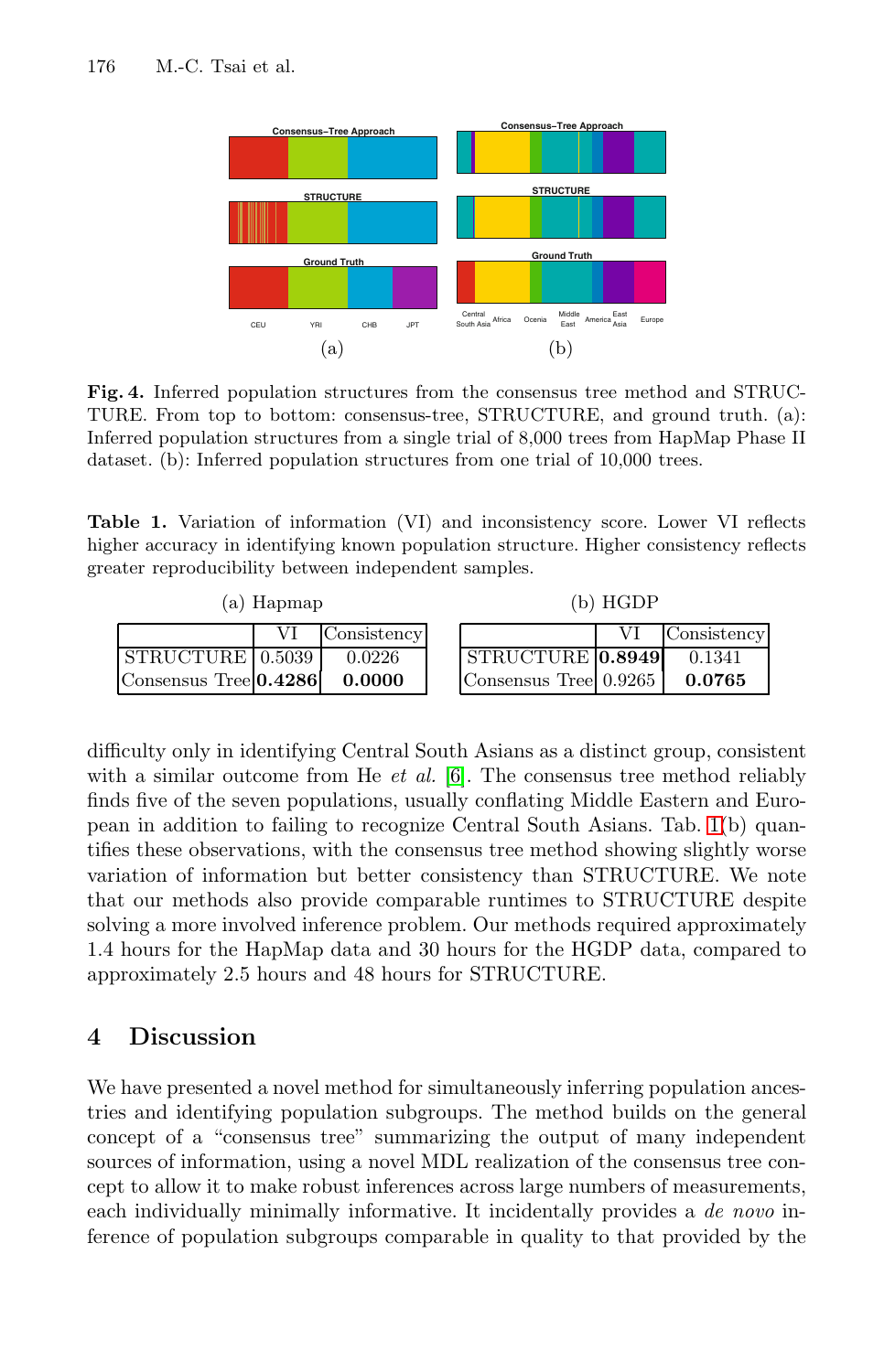leading STRUCTURE method. The method also provides edge length estimates that can roughly be interpreted as estimates of time since divergence on the crude assumption that effective population sizes are equal along all sibling tree edges. The addition of an outgroup to determine likely ancestral states at internal nodes of the tree should in principle allow us to drop that assumption and estimate both divergence times and effective population sizes along the tree edges. The MDL approach should also in principle automatically adapt to larger data sets, producing more detailed inferences as the data to support them becomes available. In future work, we hope to better test these assumptions, in part by developing protocols for simulating sequence data generated from a human-like population history, and to extend the method to inferences of ancestry in the presence of admixture.

### **Acknowledgments**

The authors would like to thank Srinath Sridhar for valuable discussions on the ideas behind this work. This work was supported by U.S. National Science Foundation IIS award #0612099 and by NIH T32 training grant T32 EB009403 as part of the HHMI-NIBIB Interfaces Initiative.

# **References**

- 1. Adams, E.N.: N-trees as nestings: Complexity, similarity, and consensus. Journal of Classification 3(2), 299–317 (1986) 10.1007/BF01894192
- <span id="page-10-1"></span>2. Cann, R.L., Stoneking, M., Wilson, A.C.: Mitochondrial DNA and human evolution. Nature 325(6099), 31–36 (1987) 10.1038/325031a0
- <span id="page-10-5"></span>3. Chu, Y.J., Liu, T.H.: On the shortest arborescence of a directed graph. Science Sinica 14, 1396–1400 (1965)
- <span id="page-10-4"></span>4. Grnwald, P.D., Myung, I.J., Pitt, M.A.: Advances in Minimum Description Length: Theory and Applications. The MIT Press, Cambridge (2005)
- 5. Hammer, M.F., Spurdle, A.B., Karafet, T., Bonner, M.R., Wood, E.T., Novelletto, A., Malaspina, P., Mitchell, R.J., Horai, S., Jenkins, T., Zegura, S.L.: The geographic distribution of human Y chromosome variation. Genetics 145(3), 787–805 (1997)
- <span id="page-10-6"></span>6. He, M., Gitschier, J., Zerjal, T., de Knijff, P., Tyler-Smith, C., Xue, Y.: Geographical affinities of the HapMap samples. PLoS ONE 4(3), e4684, 03 (2009)
- <span id="page-10-2"></span>7. International HapMap Consortium. A second generation human haplotype map of over 3.1 million snps. Nature 449(7164), 851–861 (October 2007)
- <span id="page-10-3"></span>8. Jakobsson, M., Scholz, S.W., Scheet, P., Gibbs, R.J., Vanliere, J.M., Fung, H.C., Szpiech, Z.A., Degnan, J.H., Wang, K., Guerreiro, R., Bras, J.M., Schymick, J.C., Hernandez, D.G., Traynor, B.J., Simon-Sanchez, J., Matarin, M., Britton, A., van de Leemput, J., Rafferty, I., Bucan, M., Cann, H.M., Hardy, J.A., Rosenberg, N.A., Singleton, A.B.: Genotype, haplotype and copy-number variation in worldwide human populations. Nature 451(7181), 998–1003 (2008)
- <span id="page-10-0"></span>9. Jorde, L.B., Bamshad, M.J., Watkins, W.S., Zenger, R., Fraley, A.E., Krakowiak, P.A., Carpenter, K.D., Soodyall, H., Jenkins, T., Rogers, A.R.: Origins and affinities of modern humans: a comparison of mitochondrial and nuclear genetic data. American Journal of Human Genetics 57, 523–538 (1995)